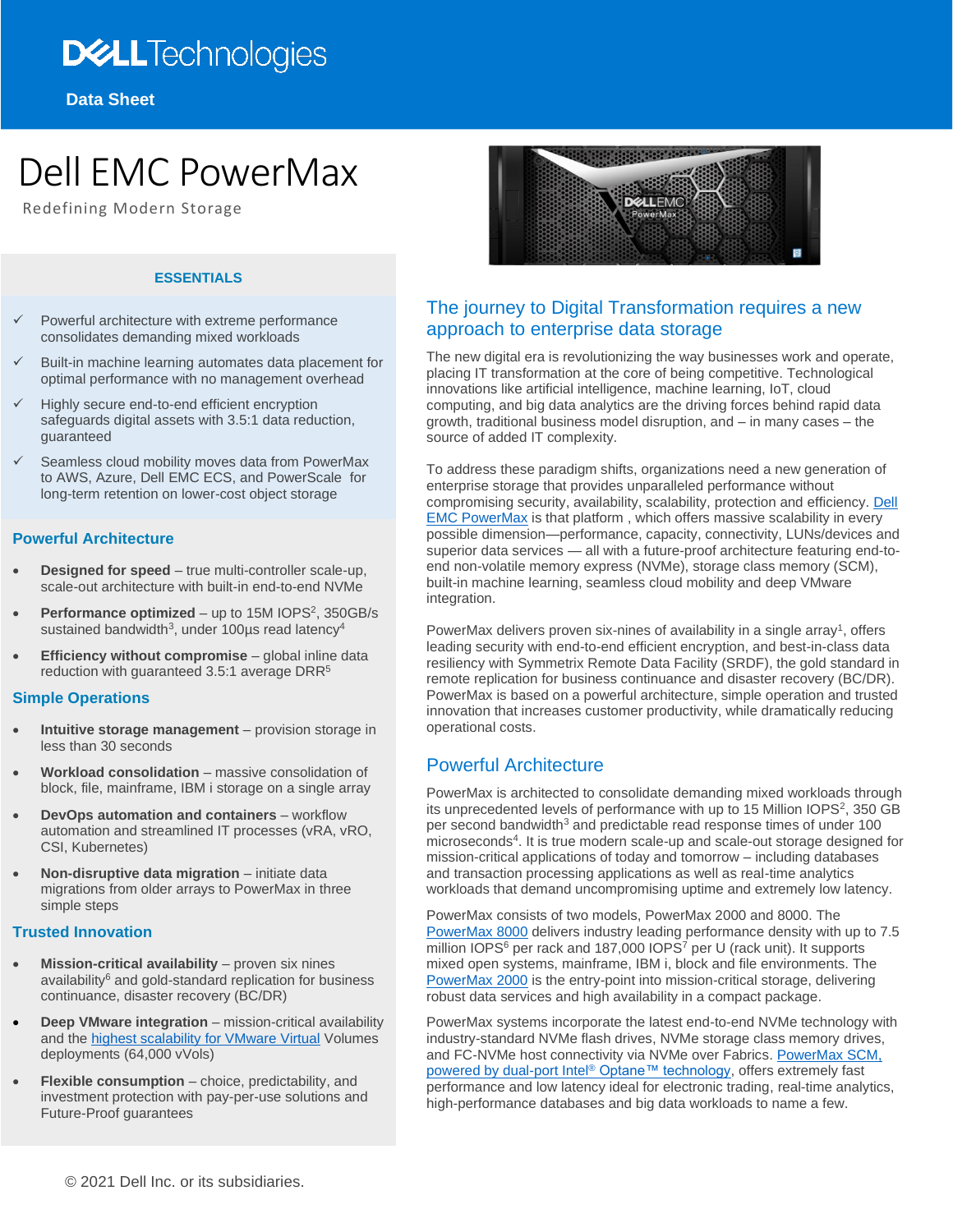



Broad plug-in support

## **Mixed Workload Consolidation**



## **High Efficiency**

PowerMax delivers extreme efficiency with global inline deduplication and compression, delivering up to 5:1 data reduction (3.5:1 guaranteed<sup>5</sup>), spaceefficient snaps, and thin provisioning. Its inline deduplication and compression have virtually zero impact on performance, can be used with all PowerMax data services, and are turned on/off by application (storage group).

## Simple Operation

PowerMax offers advanced management and monitoring tools for users to [simplify and automate storage operations](https://www.youtube.com/watch?v=RjolqmHKHVU&list=PLbssOJyyvHuUoKdHVjoUTCEQeYgCKn8nu&index=2) to increase ROI and lower costs. Unisphere for PowerMax is an intuitive management interface that enables IT managers to maximize human productivity by dramatically reducing the time required to provision, manage, and monitor PowerMax storage assets. In fact, customers can provision storage in under 30 seconds with Unisphere for PowerMax.

Based on HTML5, Unisphere delivers simplicity, flexibility, and automation which are key elements that accelerate modern data center transformation. For customers who frequently build up and tear down storage configurations, Unisphere for PowerMax makes reconfiguring the array even easier by reducing the number of steps required to delete and repurpose volumes.

## **CloudIQ Health Checks**

[Dell EMC CloudIQ](https://www.delltechnologies.com/en-us/storage/cloudiq.htm) enables proactive monitoring and predictive analytics to deliver alerts, aggregated PowerMax health scores, and provides proactive assistance with actionable insights and recommended remediation – all from the cloud and from your mobile devices free of charge.

## **DevOps Automation and Containers**

Dell EMC PowerMax customers can seamlessly consume storage infrastructure as code in a variety of [development and automation environments](https://www.delltechnologies.com/en-us/storage/storage-automation-and-developer-resources/index.htm) using powerful APIs, SDKs, plugins for VMware automation tools like vRO and vRA and modules for the most popular configuration management tools like Ansible. In addition, PowerMax supports a major shift in software development by being the first major enterprise storage solution to implement the Container Storage Interface (CSI) driver standard to enable containerized storage workloads.

## **Massive Scale and Consolidation**

PowerMax is built on a modern scale-up and scale-out storage architecture designed for mission-critical applications that demand extremely low latency and the highest availability. PowerMax enables massive consolidation of mixed environments: open systems, [mainframe,](https://www.delltechnologies.com/en-us/storage/mainframe.htm) IBM i, block and file storage – greatly simplifying operations and significantly lowering TCO.

The ability for PowerMax to run a wide range of traditional and modern applications, multi-protocol networks and multi-format storage diversity (physical and virtual volumes, containers, traditional files) provides business-enabling flexibility and helps IT simplify and consolidate their infrastructure.

## **Non-Disruptive Migration**

To enable users to take advantage of PowerMax as quickly as possible, built-in migration tools provide seamless, non-disruptive migration from VMAX arrays and simple migration from third-party arrays to PowerMax. Customers can initiate non-disruptive migrations in three simple steps.

## **Appliance-Based Packaging**

PowerMax arrays are built for simplicity and includes appliance-based packaging with either the Essential or the Pro software package. The Essential package ships with all PowerMax arrays and provides management and migration tools, SnapVX snapshots, inline dedupe and compression, and iCDM basic (AppSynch). The Pro package offers Essentials software plus enhanced security/encryption, remote replication, embedded NAS, PowerPath, and advanced management features. RecoverPoint replication software and PowerProtect Storage Direct backup licenses are sold separately.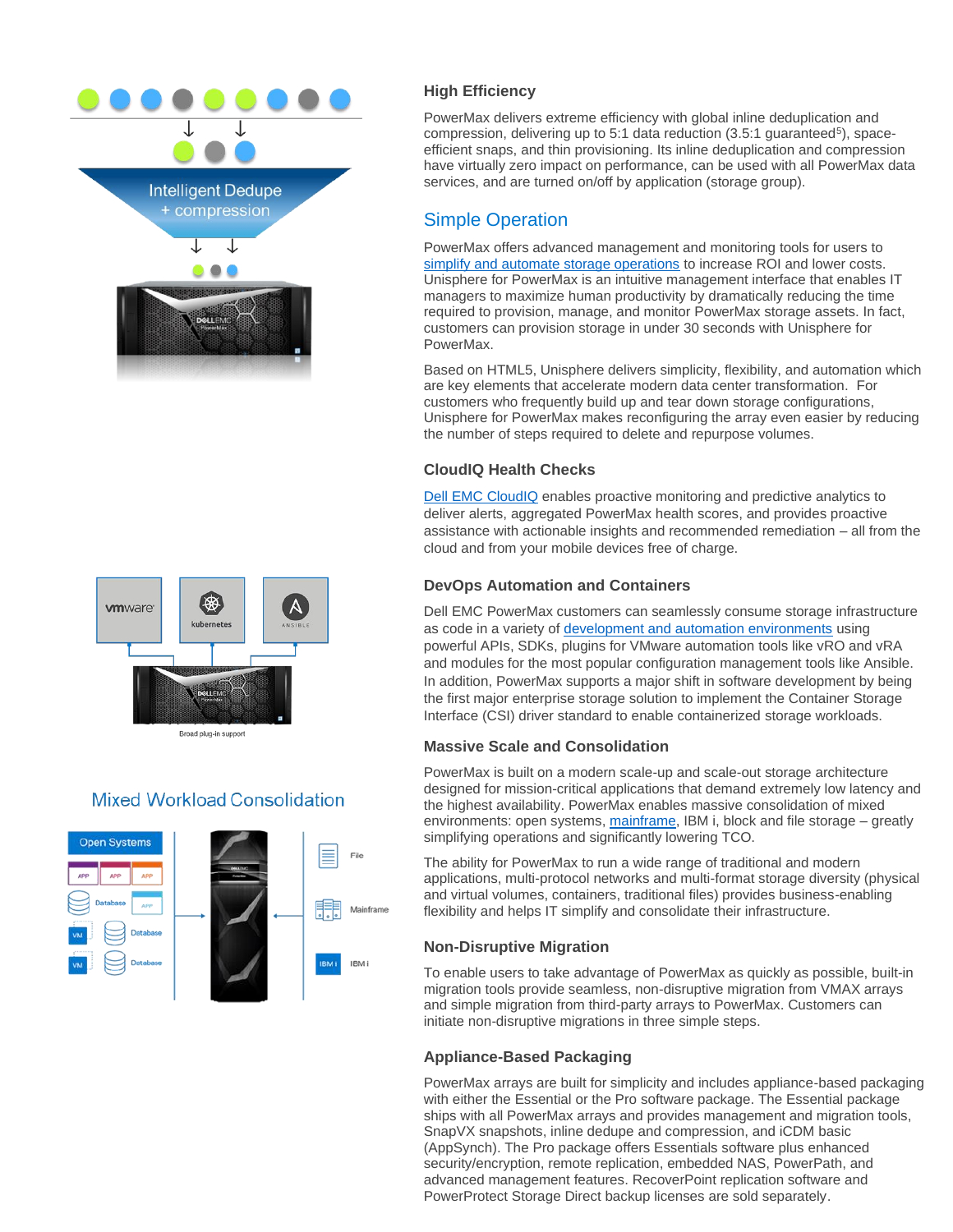## Mission-Critical Availability for vVols



## **Real-Time Machine Learning**



## **SRDF/Metro Smart DR**



#### **VMware Integration**

Dell EMC and VMware offer the latest virtualization innovation for customers. [Our latest innovation](http://blogs.vmware.com/virtualblocks/2020/09/29/new-dell-emc-powermax-updates-push-the-boundaries-of-high-end-storage) delivers greater levels of simplicity, scalability and data resiliency by tightly integrating PowerMax SRDF replication with VMware vSphere Virtual Volumes (vVols 2.0) and [VMware Site Recovery Manager](https://www.delltechnologies.com/en-us/events/webinar/home.htm?commid=482123) (SRM 8.3). These enhancements help organizations transition from a vSphere hardware-centric storage environment (VMFS/RDM datastores) to an application-centric vVols datastore model that provides massive scalability (64,000 vVols), high data resiliency (SRDF) and simple operation for VMware administrators.

## Trusted Innovation

PowerMax is a culmination of over three decades of cutting-edge research and innovation that continually raises the bar for high-end storage across the industry.

#### **Smart Software**

PowerMaxOS brings autonomous storage to life with a [built-in, machine](https://www.youtube.com/watch?v=oZCHr6zvXhM&list=PLbssOJyyvHuUoKdHVjoUTCEQeYgCKn8nu&index=10)  [learning engine.](https://www.youtube.com/watch?v=oZCHr6zvXhM&list=PLbssOJyyvHuUoKdHVjoUTCEQeYgCKn8nu&index=10) The machine learning engine analyzes all incoming I/O traffic and automatically places data on the correct media type (flash or SCM) based on the IO profile by analyzing and forecasting an average of 40 million data sets per array<sup>8</sup> to drive over 6 billion decisions per day<sup>9</sup>. The engine uses predictive analytics and pattern recognition to maximize performance without management overhead.

## **Mission-Critical Availability**

PowerMax offers extreme levels of availability for the world's most critical applications with proven six-nines of availability in a single array, no single points of hardware failure, hot-swappable components, and PowerMaxOS nondisruptive code upgrades (NDU) in under 6 seconds<sup>10</sup>. SRDF software, the gold standard in disaster recovery, provides unmatched flexibility and massive scalability to deliver remote replication over extended distances or across multiple sites. Remote RAID, inherent in the design of SRDF/S replication, provides over 1000x less risk of data loss<sup>16</sup> from multiple drives failing in a RAID 5 group than RAID 6 by servicing all host reads and writes from the remote site with minimal performance impact.

The latest PowerMax innovation extends SRDF/Metro active/active replication by adding Smart DR (disaster recovery) for unmatched data resiliency and increased efficiency. Smart DR copies data from both primary arrays to one remote array to maintain data resiliency (DR operations) even if one primary array becomes unavailable. Copying the data to one remote array saves 50% of storage capacity<sup>11</sup> while reducing the SRDF/A network bandwidth needs, helping customers realize maximum data resiliency and efficiency from their SRDF/Metro Smart DR investment.

## **Reliable Data Protection**

SnapVX provides space-efficient local snapshots that can be used for localized protection and recovery and other use cases including development/test, analytics, backups, and patching. SnapVX secure snapshots prevent accidental or malicious deletion, securing them for a specified retention period. In addition, integrated copy data management (iCDM) provides exceptional customer value by enabling application-consistent, on-array copy orchestration with critical applications like Oracle and VMware, enabling operational recovery and copy repurposing.

Dell EMC PowerProtect Storage Direct facilitates self-service data protection while eliminating the needs for a dedicated backup server. PowerProtect provides up to 20 times faster backups and 10 times faster recovery by enabling backup directly from PowerMax to Dell EMC Data Domain. Dell EMC RecoverPoint is available for heterogeneous replication and recovery to any point in time.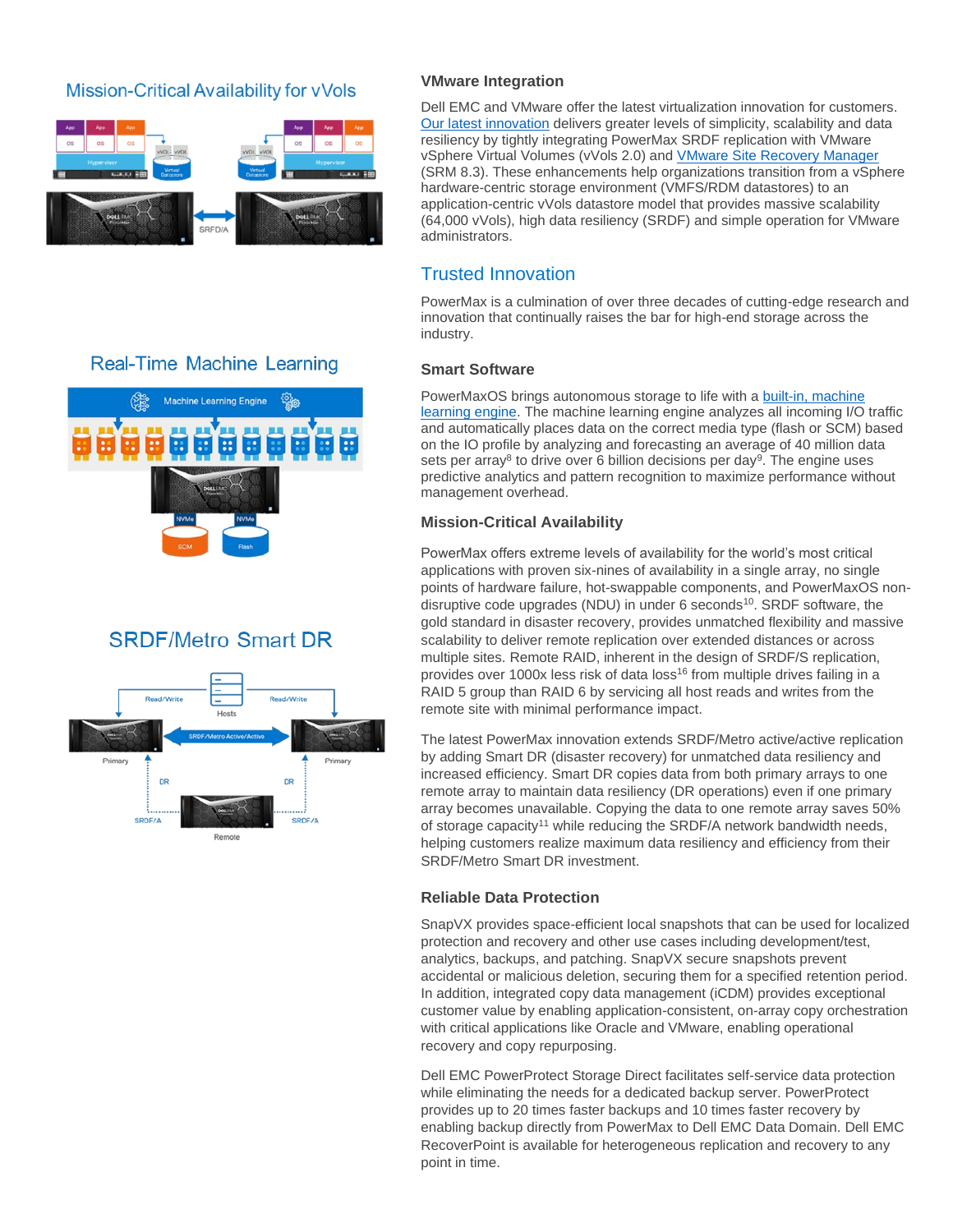

## **Multi-Cloud Infrastructure**

Dell EMC's storage systems easily extend to the cloud to address rapid data growth and to optimize data center resources with simple and efficient data mobility to and from public and hybrid clouds. **[Cloud Mobility](https://www.youtube.com/watch?v=pX3Ddi3mXTU&list=PLbssOJyyvHuUoKdHVjoUTCEQeYgCKn8nu&index=4) for Dell EMC PowerMax** offers seamless and transparent movement of data from PowerMax to cloud, enabling customers to leverage lower cost object storage in cloud for agile and economic benefits, reducing the cost per GB by up to 80% for archive and long-term data retention<sup>12</sup>.

Archiving and long-term retention are primary examples of how PowerMax customers can leverage Amazon Web Services (AWS), Microsoft Azure, Dell EMC ECS or PowerScale for low-cost object storage. PowerMax data can be recovered back to the source PowerMax if needed. In addition to the economic benefit, archiving to the cloud frees up capacity for on-premises PowerMax arrays to support higher priority applications on-premises -- extending the useful life of PowerMax.

PowerMax data stored in the cloud can also be made available to an AWS, ECS or PowerScale system for secondary processing such as reporting, test/development, and data analytics. Customers can deploy the Dell EMC vApp free of charge from the Amazon Marketplace to transfer PowerMax snapshot data from Amazon S3 object storage to Amazon elastic block storage (EBS). Dell EMC ECS and PowerScale users can access the vApp from VMware vSphere.

## **Proven Security**

PowerMax offers comprehensive security features to ensure businesses can meet stringent corporate governance and compliance requirements while safeguarding mission-critical customer data from unwanted intrusion or cyberattacks. PowerMax data-at-rest encryption (FIPS 140-2 validated) secures every drive and delivers integration with external key managers, enabling customers to simplify security through a centralized key management platform. Tamper proof audit logs allow IT managers to quickly identify unwanted activity and feel confident in the accuracy of original PowerMax logs.

**[End-to-end efficient encryption](https://www.youtube.com/watch?v=pOmEh_k-E3M&list=PLbssOJyyvHuUoKdHVjoUTCEQeYgCKn8nu&index=19)** enables PowerMax customers to secure storage assets by encrypting data from the host to the storage media on PowerMax. Dell Technologies has partnered with Thales Inc., a leading security firm, to integrate host-based encryption and PowerMax data reduction technology to secure PowerMax data while ensuring 3.5:1 data reduction, guaranteed.

Dell EMC continues to pursue security-related testing and certifications like STIG hardening to support U.S. Federal requirements. Both Federal agencies and non-Federal customers around the world will benefit from PowerMax security hardening. (STIG: Security Technical Implementation Guide)

## VxBlock Autonomous Converged Infrastructure

Organizations using Dell EMC [VxBlock systems](https://www.delltechnologies.com/en-us/converged-infrastructure/converged-systems.htm#accordion0) report significantly better business outcomes, including lower costs, faster deployment time, and simpler life cycle management. VxBlock systems automate up to 98% of manual tasks associated with set-up, daily operations, and lifecycle management<sup>13</sup>.

## Future-Proof Program

PowerMax is part of the **Future-Proof Program**, which is designed to provide investment protection through a set of world-class technology capabilities and programs that enable Dell EMC storage products to provide value for the entire lifetime of customers' applications. The program is available to customers at no additional cost in terms of maintenance or product prices.